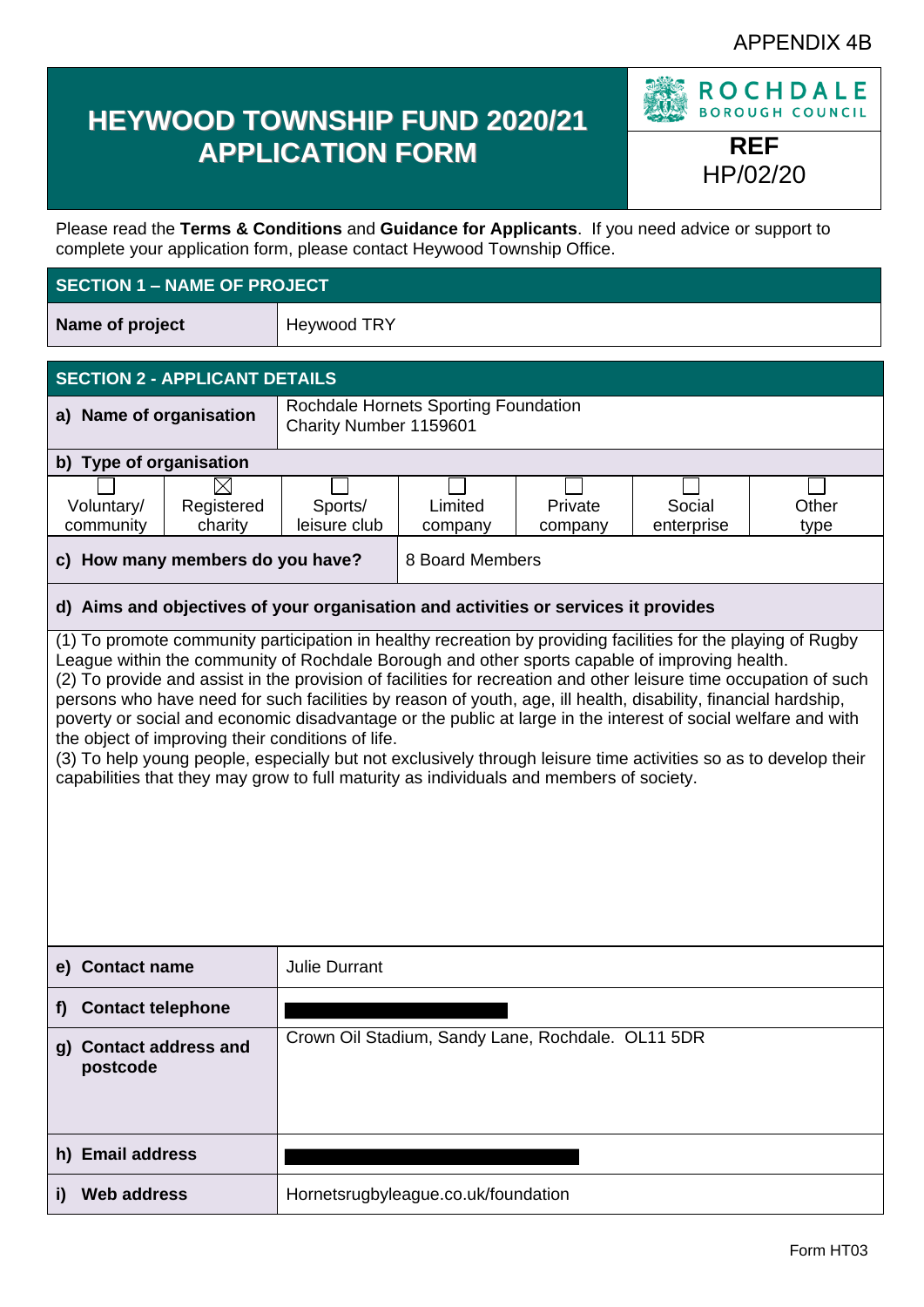| <b>SECTION 3 - ORGANISATION FINANCES</b>                                                                                                                                                                       |                      |                |
|----------------------------------------------------------------------------------------------------------------------------------------------------------------------------------------------------------------|----------------------|----------------|
| a) Have you applied for or received a Township grant before?                                                                                                                                                   | $\boxtimes$ Yes      | <b>No</b>      |
| b) If you have answered yes to question a), please give details below                                                                                                                                          |                      |                |
| W/42/18 & M/53/18 Castleton Junior Hornets - Grant £1,500                                                                                                                                                      |                      |                |
| CE/22/18 Spotland Junior Hornets - Grant £1,000                                                                                                                                                                |                      |                |
| RP/04/18 League for Life (Rochdale Township) – Grant £4,250                                                                                                                                                    |                      |                |
| HP/19/18 League for Life (Heywood Township) – Grant £4,250                                                                                                                                                     |                      |                |
| MP/06/18 League for Life (Middleton Township) - Grant £4,250                                                                                                                                                   |                      |                |
| PF/05/18 League for Life (Pennines Township) – Grant £4,250                                                                                                                                                    |                      |                |
| Rochdale TRY Programme (Rochdale Township) - £6875.00                                                                                                                                                          |                      |                |
| Pennines TRY Programme (Pennines Township) - £3599.50                                                                                                                                                          |                      |                |
| Middleton TRY Programme (Middleton Township) - £4250.00                                                                                                                                                        |                      |                |
|                                                                                                                                                                                                                |                      |                |
| c) Does more than 50% of your annual base budget/income come<br>from Rochdale Council?                                                                                                                         | <b>Yes</b><br>$\sim$ | $\boxtimes$ No |
| If yes, detail below the amounts received and Council Services providing budget/income to your<br>organisation (a copy of your application will be forwarded to your relevant Link Officer for their comments) |                      |                |
| Not applicable                                                                                                                                                                                                 |                      |                |
|                                                                                                                                                                                                                |                      |                |
|                                                                                                                                                                                                                |                      |                |

# **SECTION 4 – PROJECT FINANCES**

| a) Cost of project                                  | £5813.00                                                                                            |                                                                  |
|-----------------------------------------------------|-----------------------------------------------------------------------------------------------------|------------------------------------------------------------------|
| b) Amount of grant required                         | £3275.00                                                                                            |                                                                  |
| c) Amount from other sources                        | £2538.00                                                                                            |                                                                  |
| d) Details of other funding                         |                                                                                                     |                                                                  |
|                                                     |                                                                                                     |                                                                  |
| <b>Funder</b>                                       | What they may fund                                                                                  | Dates of funding decisions                                       |
| Rochdale Hornets sporting<br>Foundation             | In kind contribution for coaching in<br>schools curriculum time and<br>contribution to free tickets | <b>Decision Approved</b>                                         |
| Money Collected from schools for<br>curriculum work | Monday collected from schools for<br>curriculum work                                                | Charges collected via invoice<br>once schools takes up programme |
| Created By - RLWC2021                               | Equipment and resources                                                                             | <b>Funding Approved</b>                                          |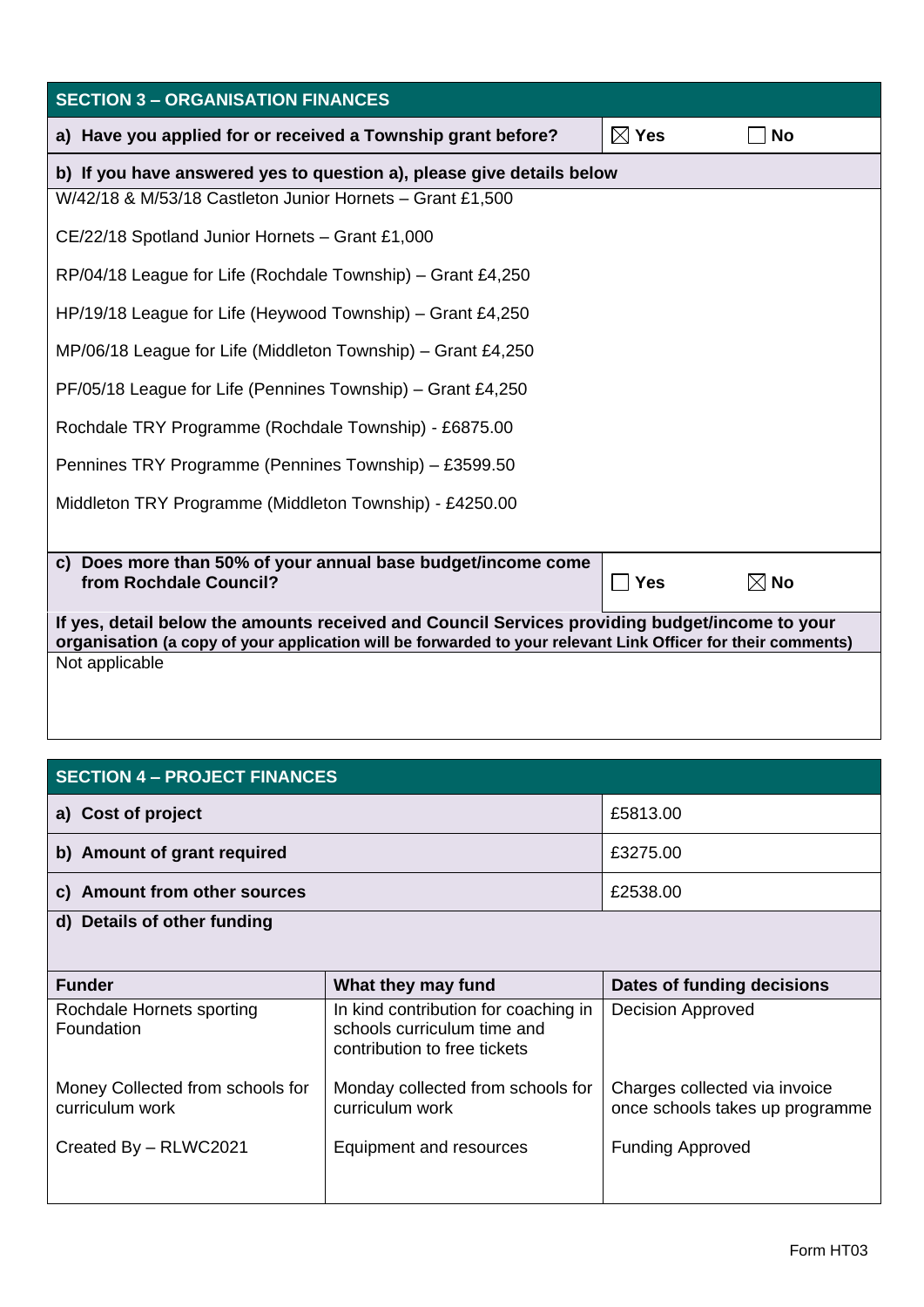#### **e) Breakdown of proposed expenditure relating to the grant funds required (enclose quotations, cost estimates or extracts from catalogues. Costs for items to include VAT only if your organisation cannot claim VAT back from HM Revenue and Customs).**

| <b>Expenditure item</b>                                                                                                                                                                                                                                                          | <b>Cost</b> |
|----------------------------------------------------------------------------------------------------------------------------------------------------------------------------------------------------------------------------------------------------------------------------------|-------------|
| Cost of extra curriculum coaching provision in 10 schools $-1$<br>$\bullet$<br>coach @ £20 per hour x 1 hour x 5 days per week x 6 weeks<br>per term x 4 terms                                                                                                                   | 2400.00     |
| Cost of delivering in 10 schools assemblies $-$ 1 coach $@$ £25<br>per hour x 1 hour                                                                                                                                                                                             | 250.00      |
| Cost of delivering in curriculum provision in 10 schools - 1<br>coach $@$ £20.00 per hour x 1 hour's x 4 days x 6 weeks per<br>term x 4 terms                                                                                                                                    | 1920.00     |
| Marketing material for RLWC2021 and Junior Hornets<br>Programme – cost and design of leaflets and social media<br>adverts, printing of leaflets (£950.00 divided x 4 townships)                                                                                                  | 237.50      |
| Free Match Tickets to Rochdale Hornets x 150 children £5 per<br>ticket 750.00, Hire of room at Rochdale Hornets on match day<br>13 match days x £20 per hour x 3 hours 780.00, 2 coaches x 3<br>hours x 13 @ £20.00 per hour 1560.00 (total 3090.00 divided<br>/per 4 townships) | 618.00      |
| Certificates and medals @ £5 per child x 150 (£750.00 divided<br>x 4)                                                                                                                                                                                                            | 187.50      |
| Equipment – balls and coaching materials $@E1000.00$<br>(divided x 5)                                                                                                                                                                                                            | 200.00      |
| TOTAL                                                                                                                                                                                                                                                                            | 5813.00     |

# **SECTION 5 – ABOUT THE PROJECT AND JUSTIFICATION**

**Details of the proposed project and what benefits will this project bring for participants, organisation, group or wider community?**

## **Background:**

In 2021 Rugby League World Cup (RLWC2021) will be taking place across the country between 23rd of October and the 27th of November 2021. Sixteen teams will participate in the 2021 Tournament. An iconic event set to be the biggest and best Rugby League World Cup in history.

In the same year Rochdale Hornets Rugby League Club will also be 150 years old – one of the oldest sports clubs in the borough.

Using the inspiration of this event, work we have already started to develop and the lead up to a very important year for Rochdale Hornets we want to start to get 'more young people involved in Rugby League more often', raise the profile of the sport in the borough and at the same time encourage our local schools to sign up to the resources and promote the RLWC2021 Education Resources as part of our schools work through our exciting Heywood TRY Programme.

# **Details: The Rochdale TRY Programme will provide:**

- a series of high-quality rugby coaching sessions and taster session in primary and secondary schools either through schools assemblies, coaching in curriculum time which is paid for by the school and coaching in extra curriculum time which is covered by the Heywood TRY Programme. **Target 10 schools – these will be different schools to schools we targeted as part of our previous League for Life Programme for which we got funding in 2018/19**.
- Raise the profile of the RLWC2021 in the borough by encourage local schools to sign up to the RFL resources and promote RLWC2021 Education Recourses as part of any future school delivery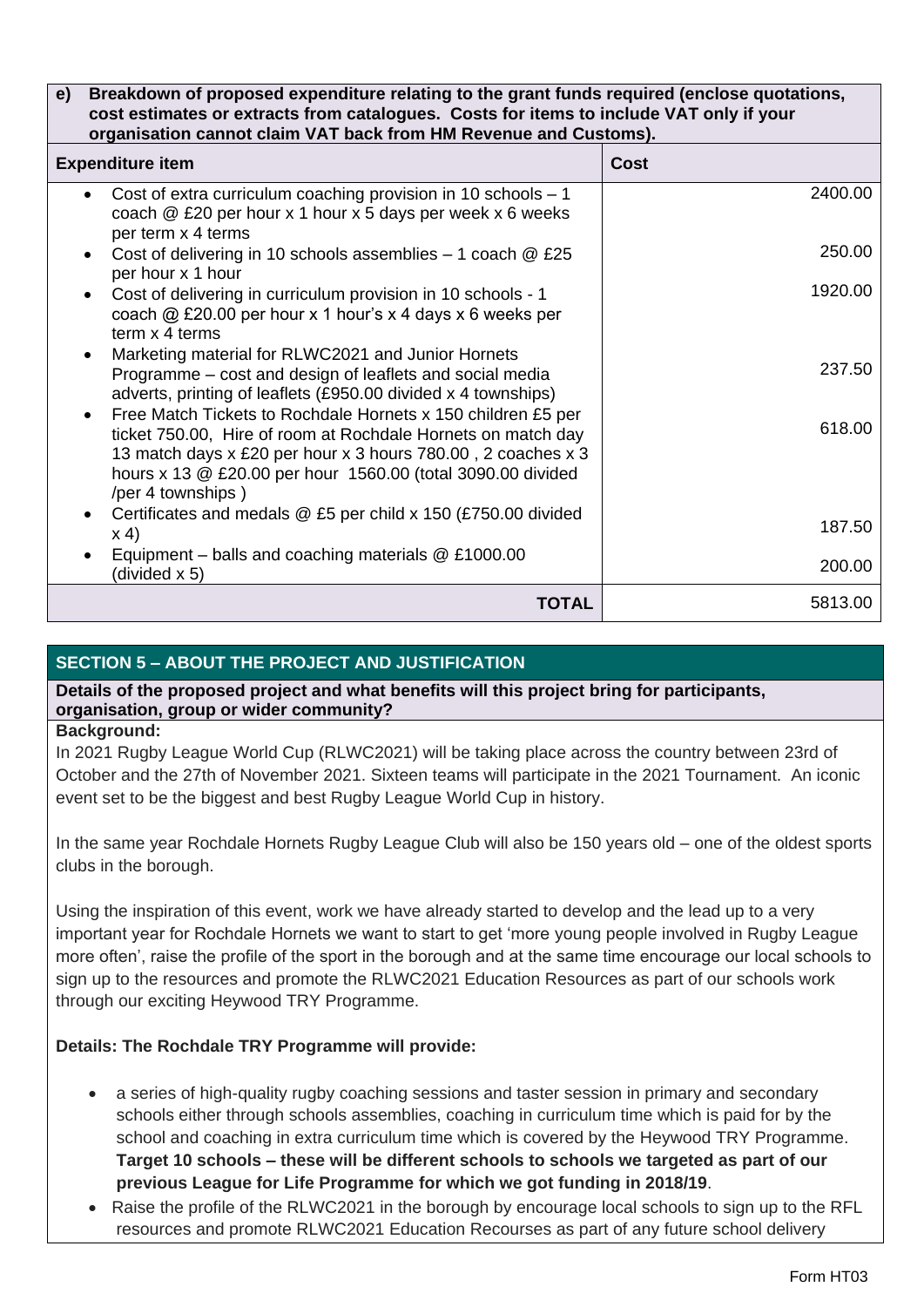educational programmes. Not only do we want to deliver high quality coaching sessions across our Rochdale borough schools we want to ensure the schools continue to use the resources to help provide additional support to schools and schoolteachers who are otherwise unfamiliar with rugby league. These free resources are a fantastic guide to help support teachers deliver rugby league and can be adapted to best suit the needs of the playing group. The Education programme also offers free access to resources and offer and updates of relevant World Cup activities. **Target 20 schools** 

 Support the development of a pre match **Junior Hornet 150 Club** at Rochdale Hornets at every home game with 150 children from the borough, across the 4 townships taking part. The club will be the community setting where we signpost all the interest young people from the school programme to become lifelong supporters of rugby league and Rochdale Hornets and players of the future. Target 150 children to attend a game at hornets and be part of our 150 club.

## **Benefits this programme will bring:**

- We know we can evidence that creating school/club link leads to increased participation and children become healthier, confident and resilient.
- We will have 300 young people who understands taking part in healthy sporting activity and have the opportunity to participate regularly within a community club setting
- Increase the profile of the RLWC 2021 across school children in the borough Without our intervention schools will probably not take part or sign up to grow the interest without our partnership approach.
- Establish a brand-new Junior Hornet Club that will see 150 young people across the 4 townships be accommodated in a safe place environment every time the team have a home fixture.

| <b>Project start date</b>                                  | September 2020 | <b>Project completion</b><br>date | October 2021 |
|------------------------------------------------------------|----------------|-----------------------------------|--------------|
| How many people in Heywood will benefit from this project? |                |                                   | $300+$       |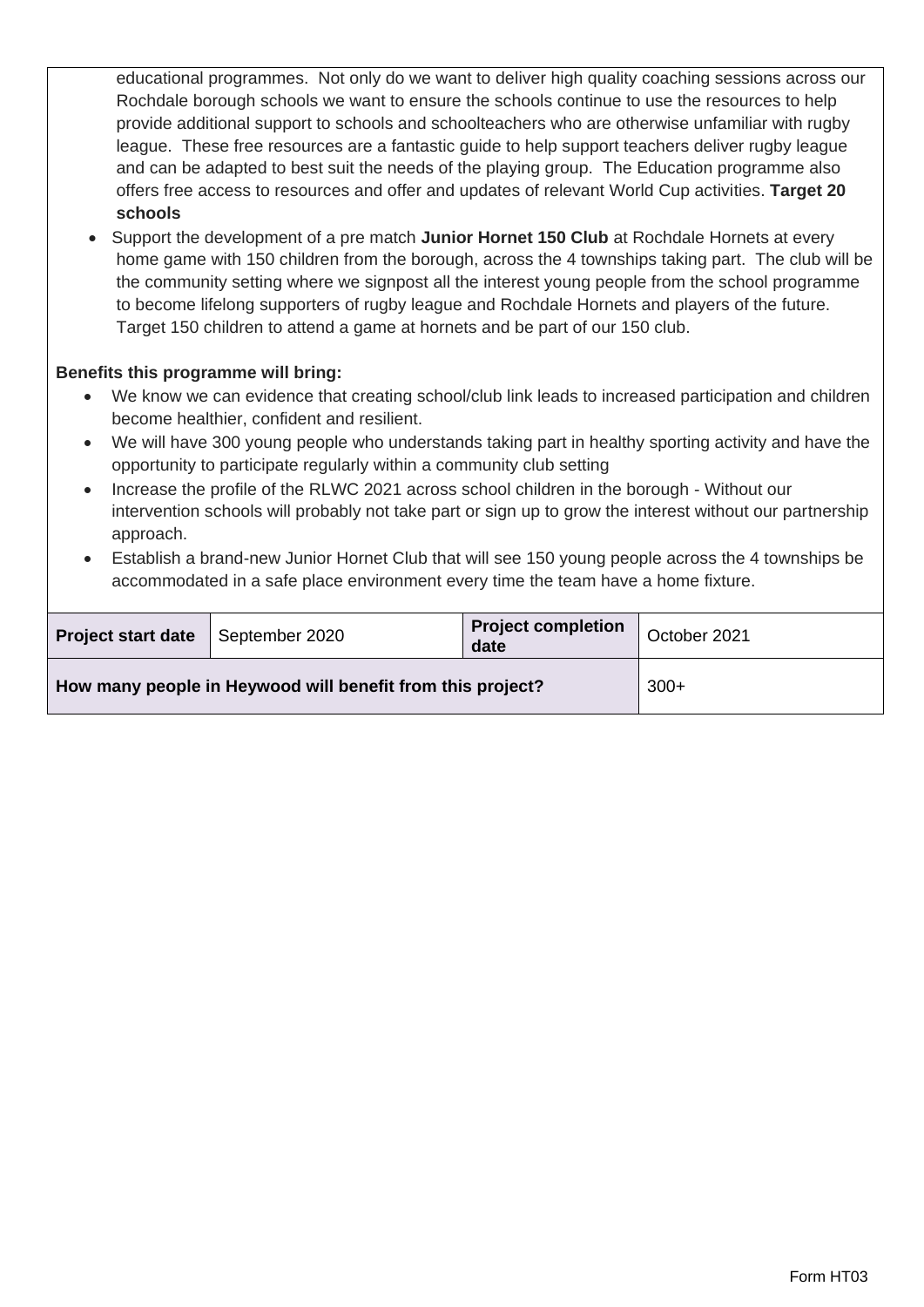## **SECTION 6 – SUPPORTING DOCUMENTATION**

| Please supply the following documents when you submit your application. IF YOU DO NOT SUPPLY<br>THESE DOCUMENTS, WE WILL NOT BE ABLE TO PROCESS YOUR APPLICATION. Please tick the<br>boxes to show which documents you have attached to this application. |                                                                                                                                                                                                                                                                                    |                                    |            |
|-----------------------------------------------------------------------------------------------------------------------------------------------------------------------------------------------------------------------------------------------------------|------------------------------------------------------------------------------------------------------------------------------------------------------------------------------------------------------------------------------------------------------------------------------------|------------------------------------|------------|
|                                                                                                                                                                                                                                                           | a) Annual accounts and bank statement(s)                                                                                                                                                                                                                                           |                                    |            |
|                                                                                                                                                                                                                                                           | b) Constitution/governing document                                                                                                                                                                                                                                                 |                                    |            |
|                                                                                                                                                                                                                                                           | c) If your project works with children and young people under 18 years old or vulnerable adults, please<br>confirm your organisation has the following in place:<br>Child protection policies and procedures<br>Disclosure & Barring Service (DBS) checked staff and<br>volunteers | $\boxtimes$ Yes<br>$\boxtimes$ Yes | N/A<br>N/A |
| d)                                                                                                                                                                                                                                                        | Quotes/estimates/extracts from catalogues for proposed<br>expenditure                                                                                                                                                                                                              |                                    |            |

# **SECTION 7 - DECLARATION**

**We, the undersigned agree to:**

- **Abide by Heywood Township Funds Terms and Conditions.**
- **No expenditure being incurred on this project prior to the grant decision being given.**
- **Certify that the information contained in this application is correct and that we are authorised by the organisation to accept these conditions on their behalf.**
- **Use funds, if granted, only as specified in this application, unless receiving authorisation from Heywood Township Office to make changes.**
- **Send the invoices/receipts for all payments made with this grant along with the completed Project Evaluation Form to the Heywood Township Office.**
- **Agree to participate in monitoring, auditing and evaluation related to this fund.**
- **Highlight the support of Heywood Township in all publicity material and agree to Rochdale Council's use of the organisation's name and photographs for promotional purposes.**
- **Inform Heywood Township Office immediately if either signatory leaves the organisation or can no longer fulfil their responsibilities, or someone else takes over responsibility for the grant on behalf of the organisation.**

| <b>Contact Person</b> |                           | <b>Organisation Chair or Treasurer</b><br>(Different from Contact Person) |                          |
|-----------------------|---------------------------|---------------------------------------------------------------------------|--------------------------|
| <b>Signature</b>      | <b>Julie Durrant</b>      | <b>Signature</b>                                                          | Niel Wood                |
| <b>Full name</b>      | <b>Julie Durrant</b>      | <b>Full name</b>                                                          | Niel Wood                |
| <b>Position</b>       | <b>Foundation Manager</b> | <b>Position</b>                                                           | <b>Chair of Trustees</b> |
| <b>Date</b>           | 1 <sup>st</sup> May 2020  | <b>Date</b>                                                               | 1 <sup>st</sup> May 2020 |

## **Before you send your application to us, please check that you have:**

- answered all the relevant questions and
- enclosed all the information requested:
	- Annual accounts/Bank statement(s)
	- BACS form
	- Constitution/governing document
	- Quotations/cost estimates/extracts from catalogues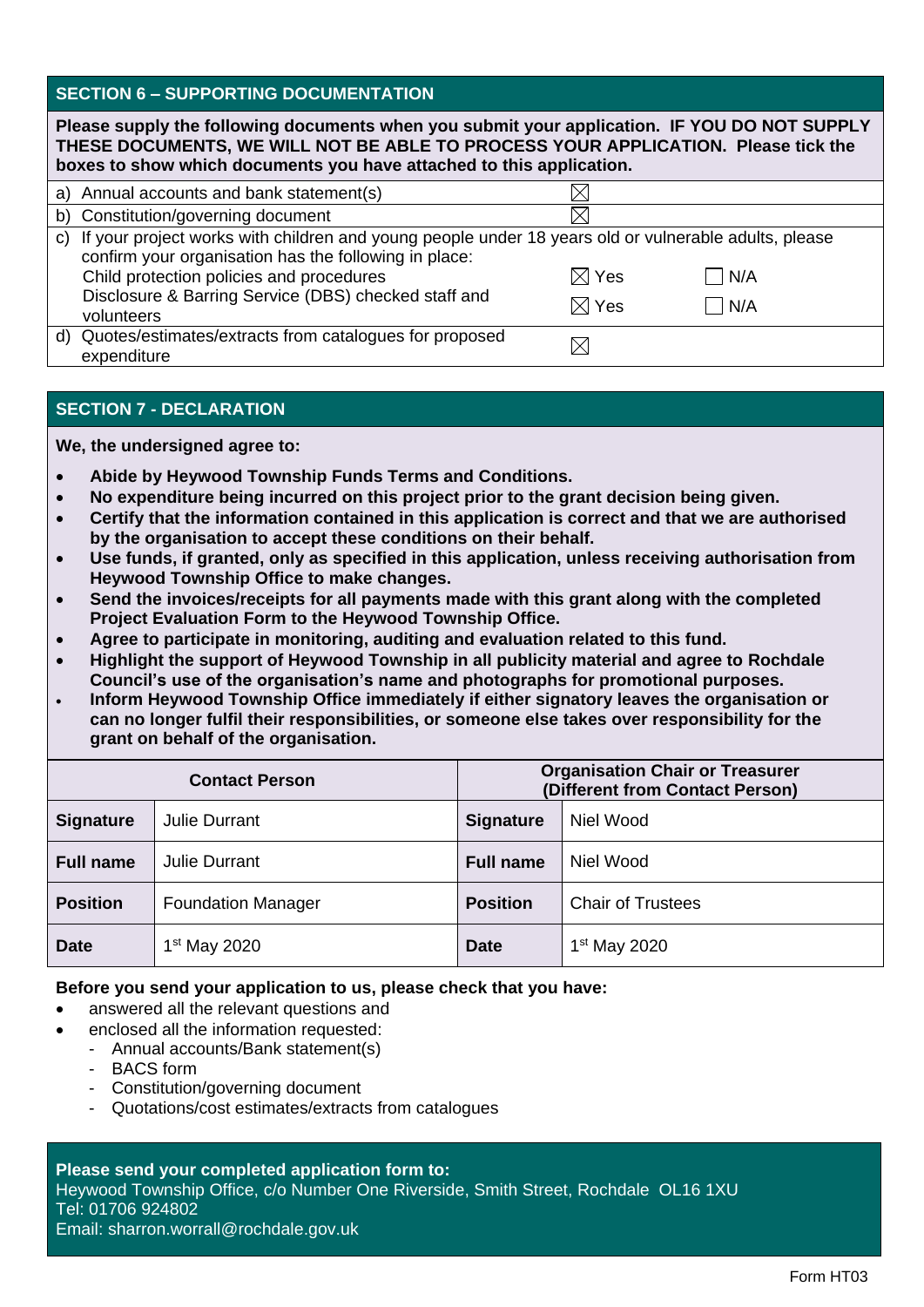

#### **Sharron Worrall**

Townships Business Officer Neighbourhood Services Rochdale Borough Council Floor 3, Number One Riverside Smith Street, Rochdale, OL16 1XU

Friday 1st May 2020

Dear Sharron

#### **Re: Costs for HEYWOOD Township Funding - HEYWOOD TRY PROGRAMME**

Further to our recent application I can confirm that Rochdale Hornets Sporting Foundation will provide match funding for the Heywood TRY Pogramme, as follows:

| Cost of delivering in curriculum<br>$\bullet$<br>provision in 10 schools - 1 coach<br>@ £20.00 per hour x 1 hour's x 4<br>days x 6 weeks per term x 4 terms                                                                                                                                 | £1920.00 |
|---------------------------------------------------------------------------------------------------------------------------------------------------------------------------------------------------------------------------------------------------------------------------------------------|----------|
| • Free Match Tickets to Rochdale<br>Hornets x 150 children £5 per ticket<br>750.00, Hire of room at Rochdale<br>Hornets on match day 13 match<br>days x £20 per hour x 3 hours<br>780.00, 2 coaches x 3 hours x 13<br>@ £20.00 per hour 1560.00 (total<br>3090.00 divided /per 5 townships) | 618.00   |
| TOTAL                                                                                                                                                                                                                                                                                       | 2538.00  |

Yours sincerely

## *Julie Durrant*

Julie Durrant Foundation Manager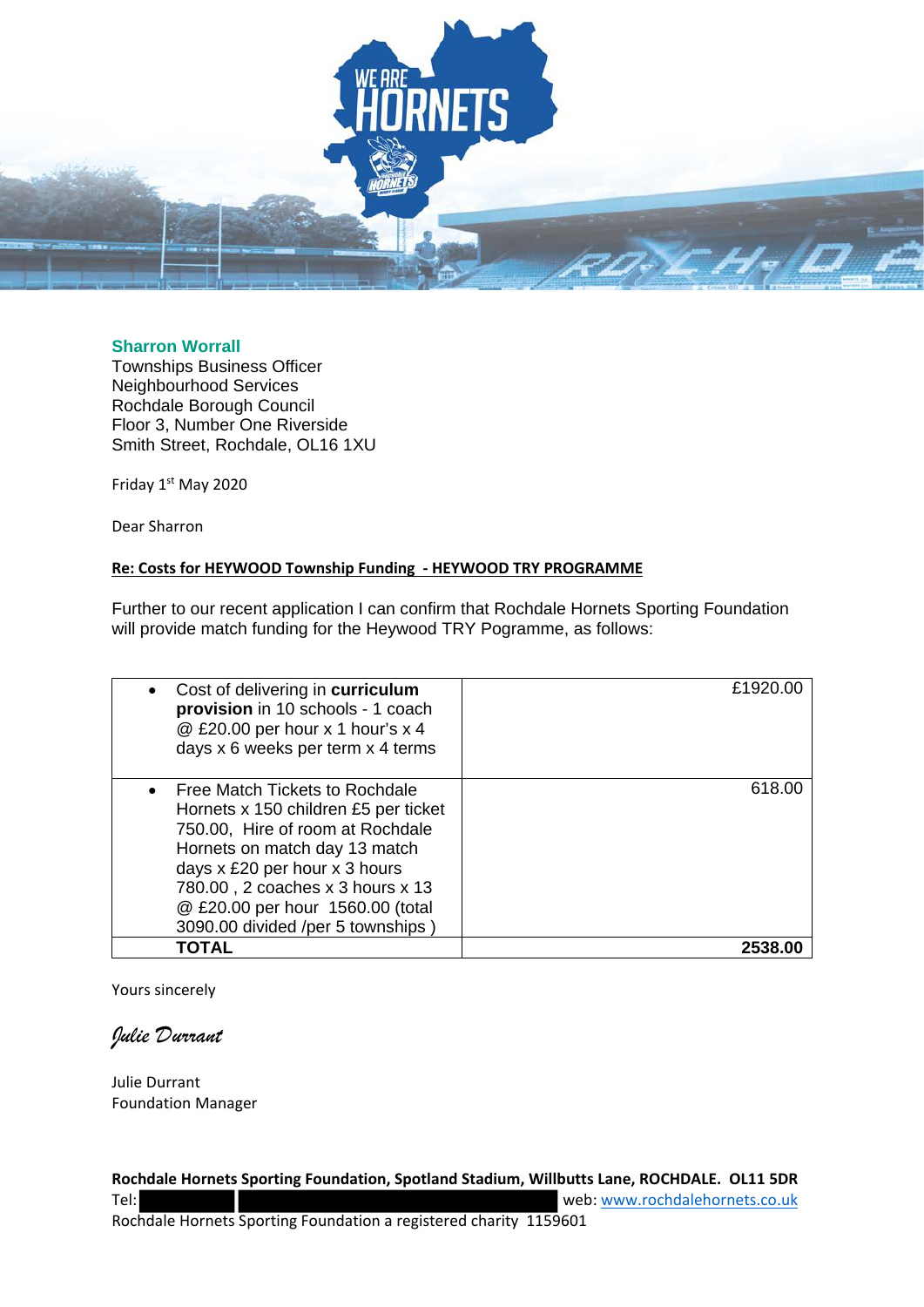| <b>BILL TO</b><br><b>Rochdale Hornets</b>                                                                                                                                                                 |          | Estimate Number: 0001218   |                                 |
|-----------------------------------------------------------------------------------------------------------------------------------------------------------------------------------------------------------|----------|----------------------------|---------------------------------|
| Julie Durrant                                                                                                                                                                                             |          |                            | Estimate Date: October 25, 2019 |
| Crown Oil Arena<br>Sandy Lane                                                                                                                                                                             |          |                            | Expires On: December 24, 2019   |
| Rochdale, OL11 5DR                                                                                                                                                                                        |          | Grand Total (GBP): £950.00 |                                 |
|                                                                                                                                                                                                           |          |                            |                                 |
| <b>Service</b>                                                                                                                                                                                            | Quantity | <b>Price</b>               | <b>Amount</b>                   |
| <b>Design and Artwork</b><br>Marketing material for Rochdale Hornets Sporting<br>Foundation RLWC2021 and Junior Hornets<br>Programme -design and printing of leaflets, design<br>of social media adverts. | 1        | £950.00                    | £950.00                         |
|                                                                                                                                                                                                           |          | Total:                     | £950.00                         |
|                                                                                                                                                                                                           |          | <b>Grand Total (GBP):</b>  | £950.00                         |